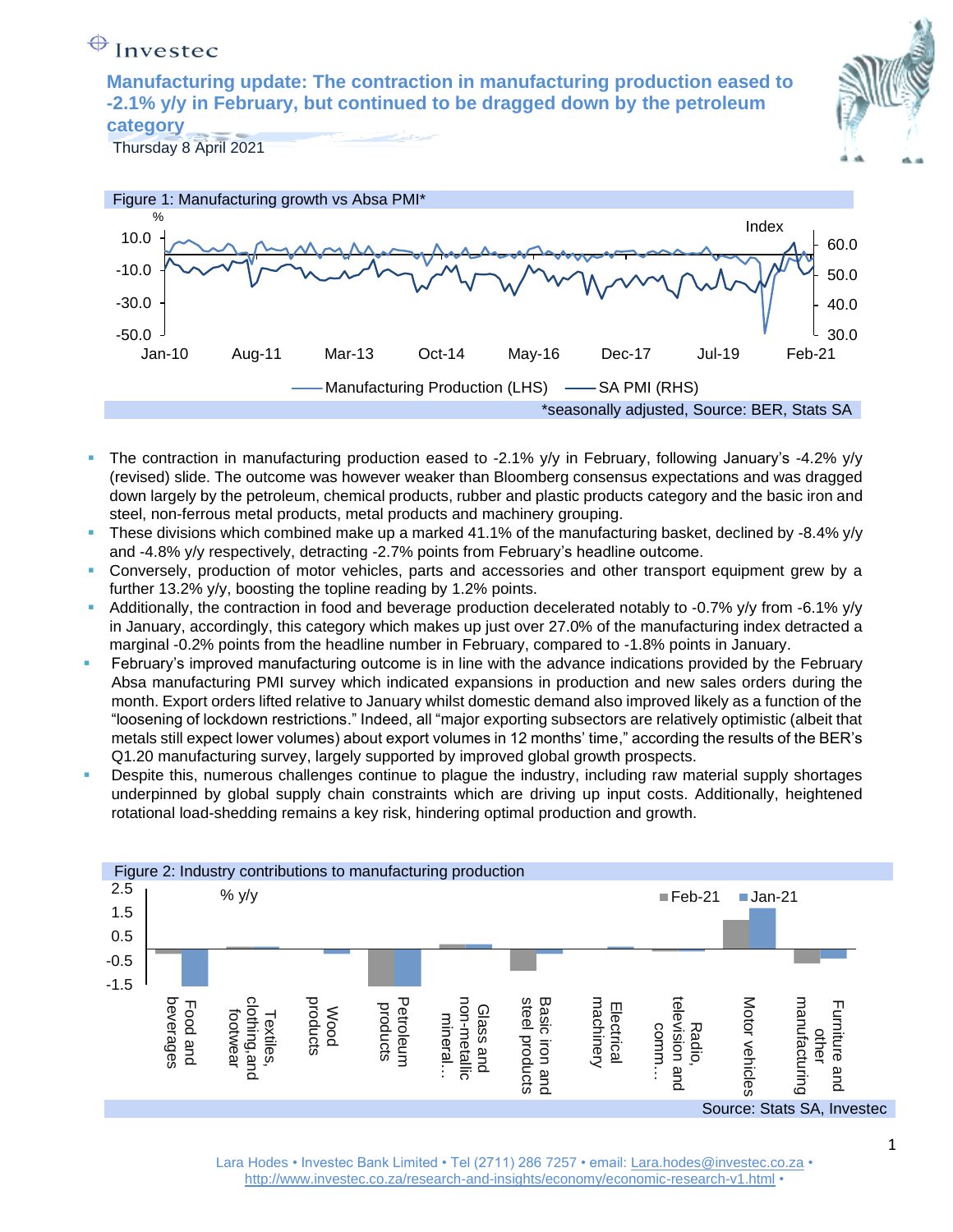### $\bigoplus$  Investec

**Manufacturing update: The contraction in manufacturing production eased to -2.1% y/y in February, but continued to be dragged down by the petroleum category**

Thursday 8 April 2021



Important Disclaimer – please read

For the purposes of this disclaimer, Investec shall include Investec Bank Limited, its ultimate holding company, a subsidiary (or a subsidiary of a subsidiary) of that entity, a holding company of that entity or any other subsidiary of that holding company, and any affiliated entity of any such entities. "Investec Affiliates" shall mean any directors, officers, representatives, employees, advisers or agents of any part of Investec.

The information and materials presented in this report are provided to you solely for general information and should not be considered as an offer or solicitation of an offer to sell, buy or subscribe to any securities or any derivative instrument or any other rights pertaining thereto.

The information in this report has been compiled from sources believed to be reliable, but neither Investec nor any Investec Affiliates accept liability for any loss arising from the use hereof or makes any representations as to its accuracy and completeness. Any opinions, forecasts or estimates herein constitute a judgement as at the date of this report. There can be no assurance that future results or events will be consistent with any such opinions, forecasts or estimates. Past performance should not be taken as an indication or guarantee of future performance, and no representation or warranty, express or implied is made regarding future performance. The information in this report and the report itself is subject to change without notice. This report as well as any other related documents or information may be incomplete, condensed and/or may not contain all material information concerning the subject of the report; its accuracy cannot be guaranteed. There is no obligation of any kind on Investec or any Investec Affiliates to update this report or any of the information, opinions, forecasts or estimates contained herein.

Investec (or its directors, officers or employees) may, to the extent permitted by law, own or have a position or interest in the financial instruments or services referred to herein, and may add to or dispose of any such position or may make a market or act as a principal in any transaction in such financial instruments. Investec (or its directors, officers or employees) may, to the extent permitted by law, act upon or use the information or opinions presented herein, or research or analysis on which they are based prior to the material being published. Investec may have issued other reports that are inconsistent with, and reach different conclusions from, the information presented in this report. Those reports reflect the different assumptions, views and analytical methods of the analysts who prepared them. The value of any securities or financial instruments mentioned in this report can fall as well as rise. Foreign currency denominated securities and financial instruments are subject to fluctuations in exchange rates that may have a positive or adverse effect on the value, price or income of such securities or financial instruments. Certain transactions, including those involving futures, options and other derivative instruments, can give rise to substantial risk and are not suitable for all investors.

This report does not contain advice, except as defined by the Corporations Act 2001 (Australia). Specifically, it does not take into account the objectives, financial situation or needs of any particular person. Investors should not do anything or forebear to do anything on the basis of this report. Before entering into any arrangement or transaction, investors must consider whether it is appropriate to do so based on their personal objectives, financial situation and needs and seek financial advice where needed.

No representation or warranty, express or implied, is or will be made in relation to, and no responsibility or liability is or will be accepted by Investec or any Investec Affiliates as to, or in relation to, the accuracy, reliability, or completeness of the contents of this report and each entity within Investec (for itself and on behalf of all Investec Affiliates) hereby expressly disclaims any and all responsibility or liability for the accuracy, reliability and completeness of such information or this research report generally.

The securities or financial instruments described herein may not have been registered under the US Securities Act of 1933, and may not be offered or sold in the United States of America or to US persons unless they have been registered under such Act, or except in compliance with an exemption from the registration requirements of such Act. US entities that are interested in trading securities listed in this report should contact a US registered broker dealer.

For readers of this report in South Africa: this report is produced by Investec Bank Limited, an authorised financial services provider and a member of the JSE Limited.

For readers of this report in United Kingdom and Europe: this report is produced by Investec Bank Plc ("IBP") and was prepared by the analyst named in this report. IBP is authorised by the Prudential Regulation Authority and regulated by the Financial Conduct Authority and the Prudential Regulation Authority and is a member of the London Stock Exchange. This report is not intended for retail clients and may only be issued to professional clients and eligible counterparties, and investment professionals as described in S19 of the Financial Services and Markets Act 2000 (Financial Promotions) Order 2005.

For readers of this report in Ireland: this report is produced by Investec Bank plc (Irish Branch) and was prepared by the analyst named in this report. Investec Bank plc (Irish Branch) is authorised by the Prudential Regulation Authority in the United Kingdom and is regulated by the Central Bank of Ireland for conduct of business rules.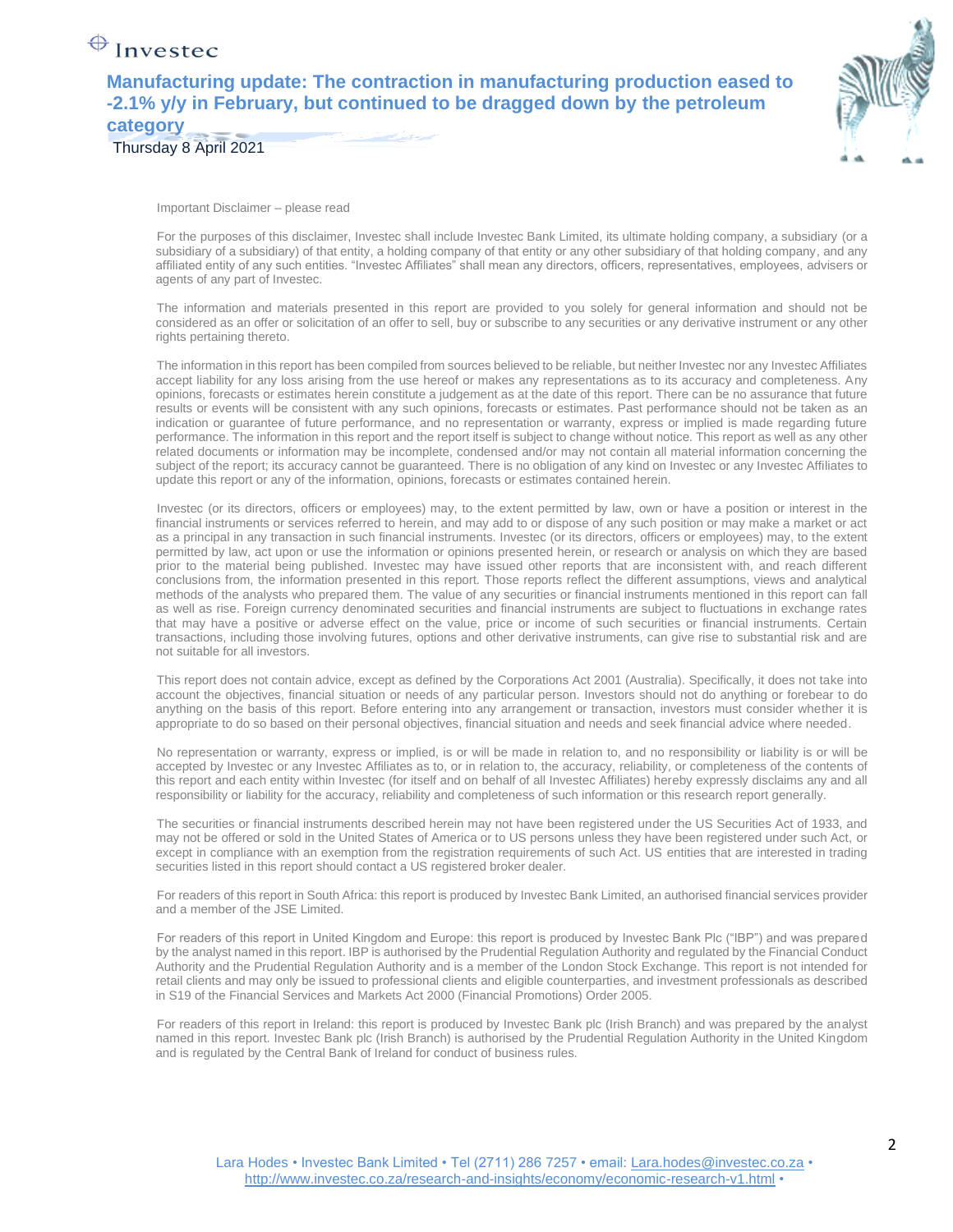## $\bigoplus$  Investec

### **Manufacturing update: The contraction in manufacturing production eased to -2.1% y/y in February, but continued to be dragged down by the petroleum category**

#### Thursday 8 April 2021

For readers of this report in Australia: this report is issued by Investec Australia Limited, holder of Australian Financial Services License No. 342737 only to 'Wholesale Clients' as defined by S761G of the Corporations Act 2001.

For readers of this report in Hong Kong: this report is distributed in Hong Kong by Investec Capital Asia Limited, a Securities and Futures Commission licensed corporation (Central Entity Number AFT069) and is intended for distribution to professional investors (as defined in the Securities and Futures Ordinance (Chapter 571 of the Laws of Hong Kong)) only. This report is personal to the recipient and any unauthorised use, redistribution, retransmission or reprinting of this report (whether by digital, mechanical or other means) is strictly prohibited.

For readers of this report in India: this report is issued by Investec Capital Services (India) Private Limited which is registered with the Securities and Exchange Board of India.

For readers of this report in Singapore: this report is produced by IBP and issued and distributed in Singapore through Investec Singapore Pte. Ltd. ("ISPL"), an exempt financial adviser which is regulated by the Monetary Authority of Singapore as a capital markets services licence holder. This material is intended only for, and may be issued and distributed in Singapore only to, accredited investors and institutional investors, as defined in Section 4A of the Securities and Futures Act, Cap. 289 ("SFA"). This material is not intended to be issued or distributed to any retail or other investors. ISPL may distribute reports produced by its respective foreign entities, affiliates or other foreign research houses pursuant to an arrangement under Regulation 32C of the Financial Advisers Regulations. Singapore recipients of this document should contact ISPL at the above address in respect of any matters arising from, or in connection with, this report.

For readers of this report in Canada: this report is issued by IBP, and may only be issued to persons in Canada who are able to be categorised as a "permitted client" under National Instrument 31-103 Registration Requirements and Exemptions or to any other person to whom this report may be lawfully directed. This report may not be relied upon by any person other than the intended recipient.

The distribution of this document in other jurisdictions may be prohibited by rules, regulations and/or laws of such jurisdiction. Any failure to comply with such restrictions may constitute a violation of United States securities laws or the laws of any such other jurisdiction.

This report may have been issued to you by one entity within Investec in the fulfilment of another Investec entity's agreement to do so. In doing so, the entity providing the research is in no way acting as agent of the entity with whom you have any such agreement and in no way is standing as principal or a party to that arrangement.

This publication is confidential for the information of the addressee only and may not be reproduced in whole or in part, copies circulated, or disclosed to another party, without the prior written consent of an entity within Investec. Securities referred to in this report may not be eligible for sale in those jurisdictions where an entity within Investec is not authorised or permitted by local law to do so. In the event that you contact any representative of Investec in connection with receipt of this report, including any analyst, you should be advised that this disclaimer applies to any conversation or correspondence that occurs as a result, which is also engaged in by Investec and any relevant Investec Affiliate solely for the purposes of providing general information only. Any subsequent business you choose to transact shall be subject to the relevant terms thereof. We may monitor e-mail traffic data and the content of email. Calls may be monitored and recorded. Investec does not allow the redistribution of this report to nonprofessional investors or persons outside the jurisdictions referred to above and Investec cannot be held responsible in any way for third parties who effect such redistribution or recipients thereof. © 2019